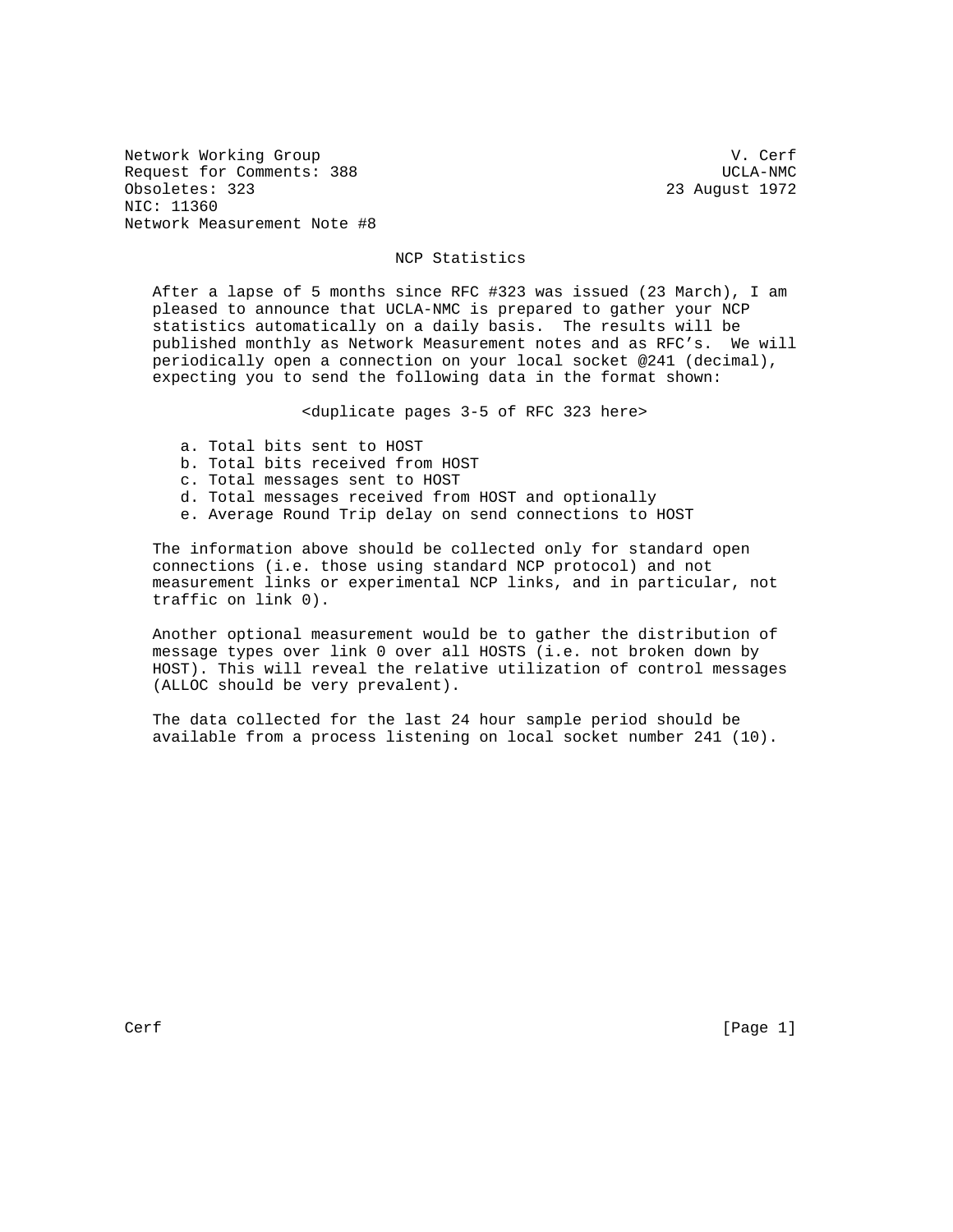

Cerf [Page 2]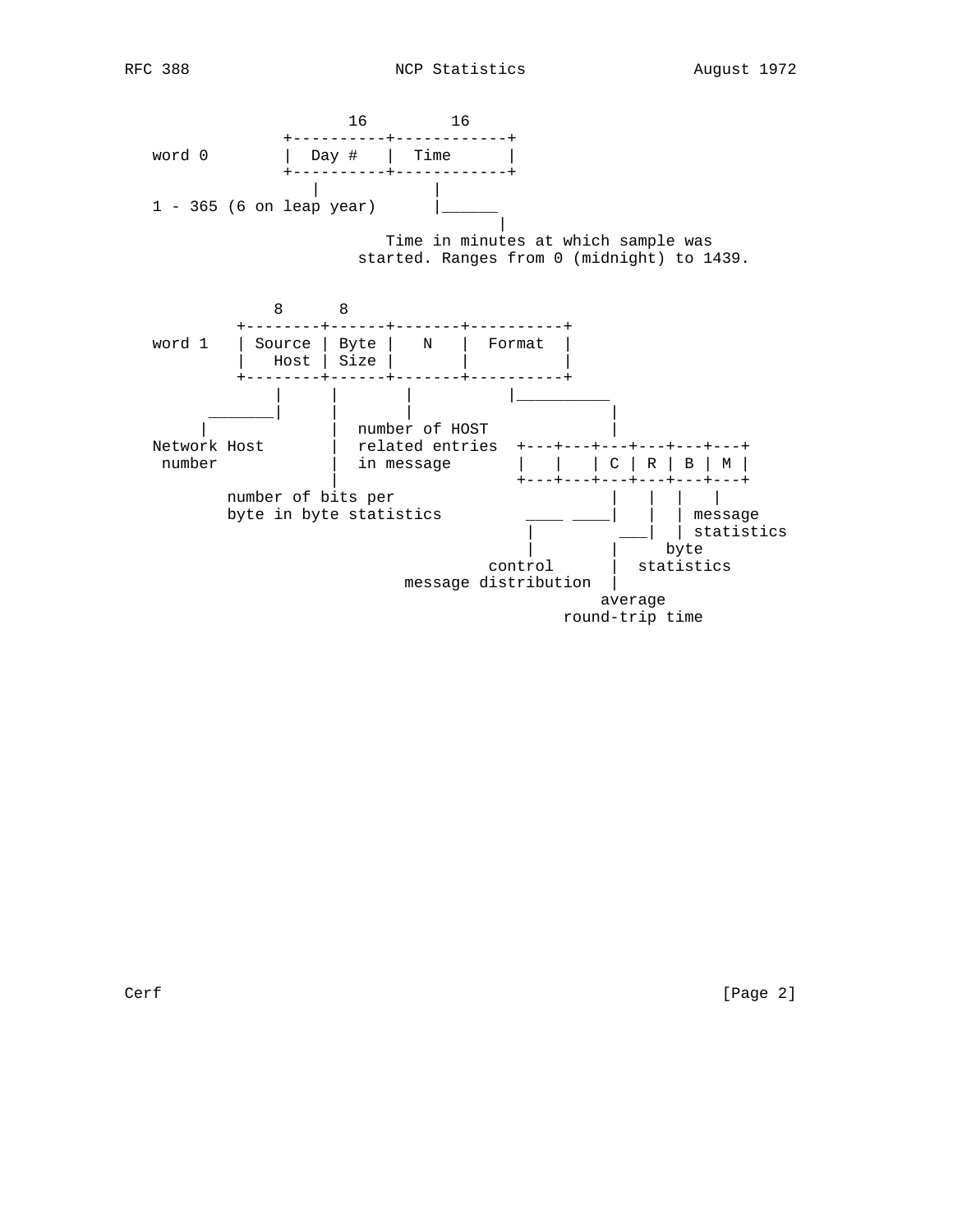RFC 388 NCP Statistics August 1972

The remaining words of the message depend on Format byte setting:





This is average RFNM

delay in milliseconds

 +-------+---------------+ are link 0 control message | | | overall HOSTs. If a type is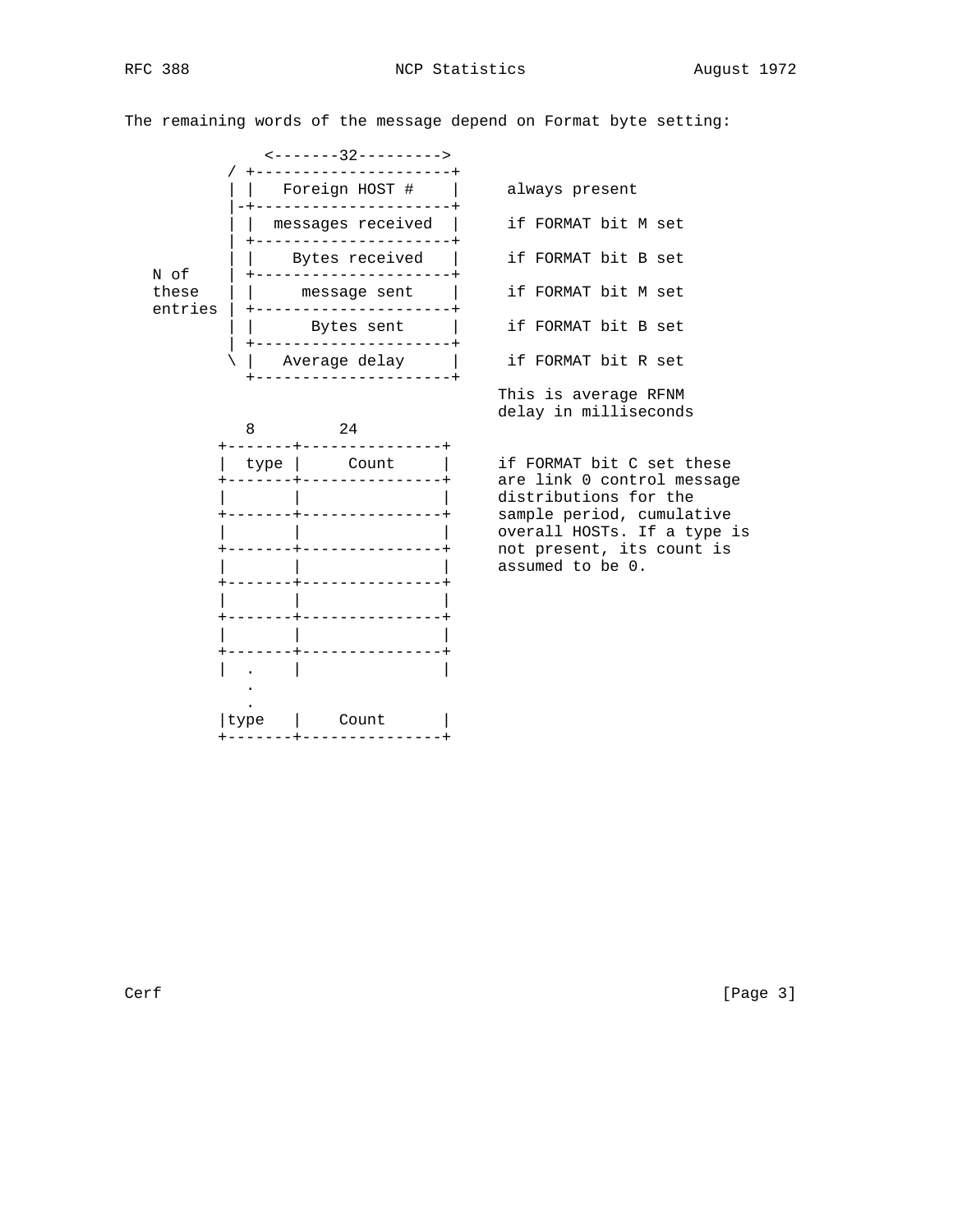+--------------------------------+ word 0 | DAY/TIME +--------------------------------+ word 1 | CONTROL WORD +--------------------------------+ | DATA FOR | | DESTINATION |  $\frac{1}{1}$  +--------------------------------+  $\vert$  DATA FOR  $\vert$  | DESTINATION |  $\overline{\phantom{a}}$  2 +--------------------------------+ . . . +--------------------------------+ | DATA FOR | | DESTINATION |  $\,$  N +--------------------------------+ | CONTROL MESSAGE | . DISTRIBUTION | . The contract of the contract of the contract of the contract of the contract of the contract of the contract of the contract of the contract of the contract of the contract of the contract of the contract of the contrac . | | | word n +--------------------------------+

Thus, the data you send will look roughly like this.

 On completion of transmission of the last message, and after you receive the RFNM for this last message, close the connection.

 In the original specification, we said that the data gathering program would ICP to some well-known socket. We believe this to be an unnecessary complication and instead, we will merely open a connection on your 241 (decimal), expecting you to send data as soon as our Allocate command is received by your NCP. Please let me know if this cannot be done (i.e. you need the ICP).

 If you connect to UCLA-NMC socket 241, we will send you our own 24 hour data. Anyone interested in capturing these statistics is welcome to do so.

Cerf [Page 4]